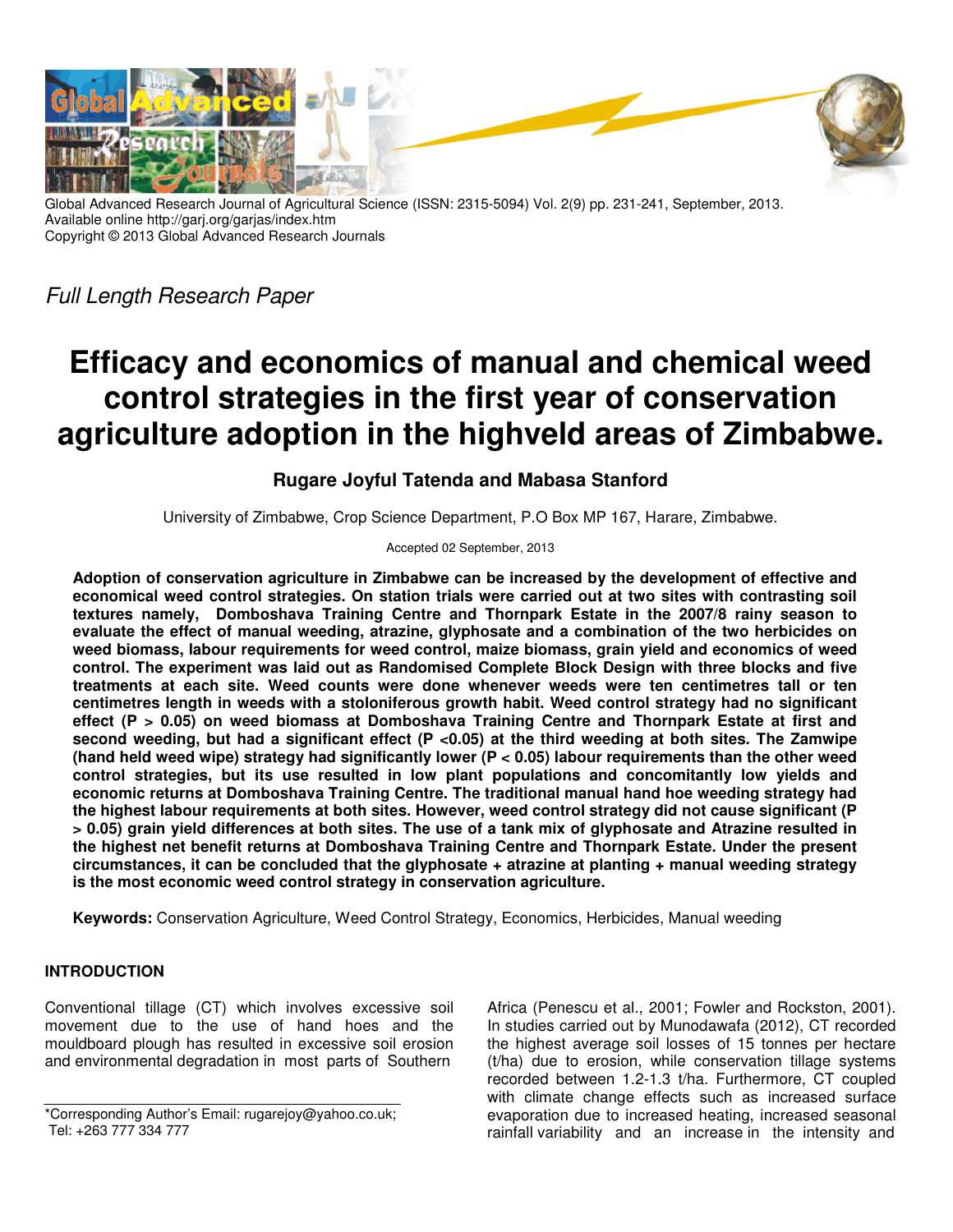duration of droughts results in reduced crop productivity (Trenberth, 2011). To combat this scourge, conservation agriculture (CA), an approach to farming that was developed in the Americas is being promoted in the smallholder sector of Zimbabwe (Rusinamhodzi, 2011). CA is a resource saving technology (Haggblade and Tembo, 2003; Friedrich, 2009), which has been demonstrated to increase the soils biological, physical and chemical properties through minimum soil disturbance, use of diverse crop rotations and maintenance of a permanent soil cover (FAO, 2007). About 47 % of the technology is practised in Latin America, 39 % is practised in the United States of America and Canada, 9 % in Australia and about 3.9 % in the rest of the world including Europe, Africa and Asia (Derpsch, 2008). Minimum soil disturbance and permanent soil cover are the two CA principles that are currently being promoted in Zimbabwe (Thierfelder, 2012). The most common CA practise currently being promoted amongst the resource poor farmers in Zimbabwe is the use of planting basins. Planting basins are holes (0.15 m wide x 0.15 m long x 0.15 m deep) dug manually with a hoe in a weed free field into which a crop is planted (Mazvimavi and Tomlow, 2008; Thierfelder and Wall, 2008). Permanent soil cover is being achieved by the retention of previous crop residues and or relay intercropping with green manure cover crops (GMCCs) such as Lab lab (Dolicos bean), Tephrosia (Tephrosia vogelli), Raphanus (Raphanus sativa), Black bean (Phasiolus vulgaris), Grahamiana (Crotalaria grahamiana), Jack bean (Canarvalia ensiformis), Sunhemp (Crotalaria ochraleuca), Sunhemp (Crotalaria juncea), Velvet bean (Mucuna pruriens), Common vetch (Vicia sativa) and Cowpea (Vigna unguiculata). Apart from providing ground cover which reduces surface runoff, crop residues and GMCCs also play an important role in weed management through allelopathy (Runzika et al., 2013). Furthermore, less contamination of surface water occurs, and the emissions of  $CO<sub>2</sub>$  to the atmosphere are reduced in CA systems (Reicosky, 2008). Generally, CA reduces the energy consumption and work rate of farming operations in the range of 15-50 % and increases the energy productivity, that is, the yield output per input by 25-100 % (Garcia-Torres et al., 2001).

Giller et al. (2009) and Muoni et al. (2012) reported that one of the factors affecting widespread adoption of CA is weed control. Several researchers have found out that there is a general shift in weed composition from less problematic annual broadleaf and grasses to more difficult to control perennial weeds such as Couch grass (Cynodon dactylon) and Mexican clover (Richardia scabra) in CA systems (Vogel, 1994; Muliokela et al., 2001; Mashingaidze et al., 2012; Nyagumbo, 2008). As a result farmers are reluctant to adopt CA because of anticipated problems with weeds which result in reduced yields or total crop failure (Andreasen and Streibig, 2001; Mashingaidze et al., 2012). According to Nalewaja (2001), successful CA

is highly dependent upon weed control. Currently smallholder CA farmers rely on manual hand hoeing which is both tedious and labour intensive (Chivinge, 1990; Vogel, 1994; Makanganise et al., 2001; Chikoye et al., 2007). In addition hand hoe weeding is not effective in controlling deep rooted perennial weeds with underground structures and has been cited as one of the major constraints to the adoption of CA in Zimbabwe (Mashingaidze et al., 2012). As a result, most of the CA farmers have not exceeded the 0.5 ha that they started with when CA programmes were introduced by Non Governmental Organisations that are promoting adoption of CA in Zimbabwe (Rugare, personal communication). The uptake of CA can be accelerated if efficious and environmentally friendly weed control strategies can be developed for smallholder farmers. The integration of chemical and manual weeding has become an attractive method of weed control due to its high efficacy and low cost (Jaya Suria et al., 2011). Despite the many benefits of herbicides, their use in the smallholder sector has been very low in Zimbabwe (Chivinge, 1984; Gatsi et al., 2001). The low uptake of herbicide use is due to lack of knowledge on how to use them as well as the unavailability of cheap herbicide application equipment (Gatsi et al., 2001). Herbicides are likely to increase the adoption of CA in Zimbabwe's smallholder sector where the labour base for weed control is declining due to poor health and rural urban migration as young people move to urban areas and neighbouring countries like South Africa in search of jobs (Gatsi et al., 2001, Locke et al., 2002). The use of pre emergent herbicides such as atrazine, supplemented with hand weeding has been reported to result in a fair degree of weed control (Pellerin and Webster, 2004). For maximum efficacy, atrazine should be applied to a moist soil in the first five days after planting (Jaya Suria et al., 2011). Atrazine is a plastoquinone binding site inhibitor herbicide that is commonly used in cereal based cropping systems. It can either be applied as a pre emergent herbicide for the control of broadleaved weeds and selected grasses but can also be applied early post emergence for the control of susceptible weed seedlings. Application of atrazine when weeds are older results in reduced efficacy on weeds because it is translocated in the apoplast where herbicides only move acropatally from the site of absorption. Inappropriate or wrong use of atrazine has resulted in reduced efficacy and carry over problems because it has a long half life and is very persistent hence the need to apply the recommended rates using properly calibrated spray equipment (Ross and Lembi, 1985). The other herbicide that has been widely used in areas where CA has been widely adopted is glyphosate. Glyphosate is a systemic non selective shikimate pathway inhibitor commonly used in CA systems, especially in countries where there is widespread production of glyphosate resistant crops (Bolliger et al., 2006). Post emergent application of glyphosate can be done in such crops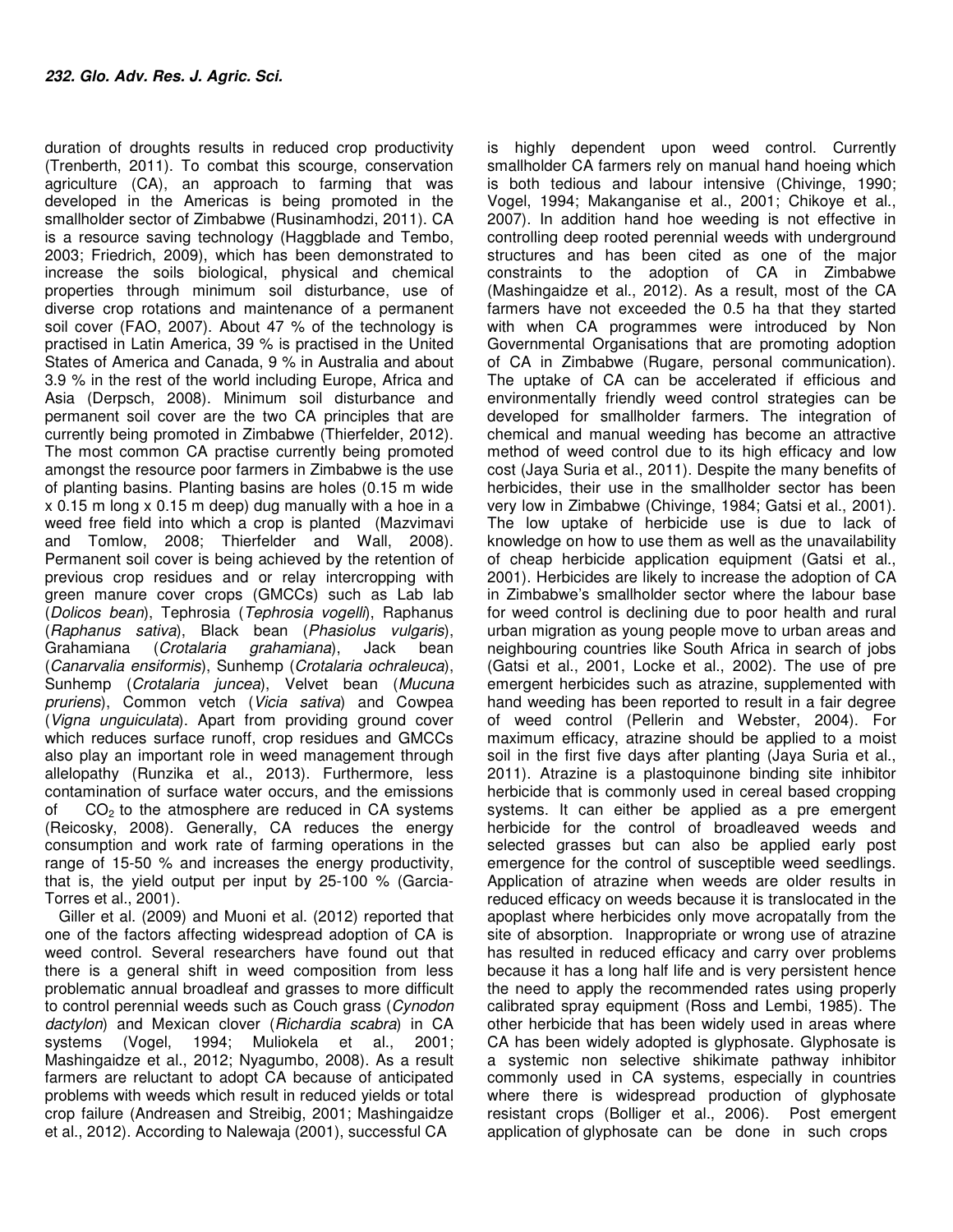#### **Table 1. Treatment description**

**Treatment 1**: Hand weeding whenever weeds were 0.1m tall or 0.1m in length for stoloniferous weeds prior to manual hand hoe weeding.

**Treatment 2**: Glyphosate 0.96 kg active ingredient (a.i) per hectare in 200 litres of water at seeding, plus manual hand weeding whenever weeds were 0.1m long or 0.1m in length for stoloniferous weeds prior to manual hand hoe weeding.

**Treatment 3**: Glyphosate 0.96 kg a.i per hectare in 200 litres of water at seeding, plus application of glyphosate 0.96 kg a.i per hectare in 5 litres of water using a hand held weed wipe (Zamwipe) after crop emergence whenever weeds were 0.1m tall or 0.1m in length for stoloniferous weeds prior to herbiciding.

**Treatment 4**: Glyphosate 0.96 kg a.i per hectare, plus Atrazine 1.46 litres a.i /ha in 200 litres of water as a pre emergent herbicide at seeding plus manual weeding whenever weeds were 0.1m tall or 0.1m in length for stoloniferous weeds prior to manual hand hoe weeding.

**Treatment 5**: Atrazine 1.46 litres a.i per hectare active ingredient in 200 litres of water at seeding plus manual weeding whenever weeds were 0.1m tall or 0.1m in length for stoloniferous weeds prior to manual hand hoe weeding.

without injuring the crops for the control of both annual and perennial weeds. Apart from being very effective in controlling a wide range of weeds, glyphosate is also environmentally friendly with a low mammalian toxicity (Wagner et al., 2003). Although glyphosate can be used to effectively control weeds in transgenic crops, its use in non transgenic crops has remained a challenge because even a single drop of glyphosate on the crop's leaves can result in the death of the whole plant. This is because glyphosate can be translocated from the site of absorption to the other parts of the plant making it impractical to apply glyphosate for selective control of weeds using ordinary shields. The use of glyphosate using a hand held weed wipe (Zamwipe) has been demonstrated in Zambia (Mashingaidze, 2012). A Zamwipe is a simple tool used to apply a highly concentrated solution of glyphosate by brushing the spongy wiping pad on interrow weeds that are 10-12 cm tall without the risk of crop injury due to drift. Very little is documented about the effectiveness of the weed wipe. Therefore, there is need to assess whether the use of the Zamwipe is a labour saving and economical method of weed control under CA. It was hypothesised that the use of weed control strategies that involve the use of herbicides results in better weed control, reduced costs of weed control than the traditional manual hand weeding only strategy and a concomitant increase in economic returns due to increased maize yields.

## **MATERIALS AND METHODS**

## **Study sites**

The experiments were carried out at two sites namely Domboshava Training Centre (DTC) and Thornpark Estate in the 2007- 08 rainy season. DTC  $(17^{\circ}$  35' S, 310 10' E and 1560 meters above sea level (m.a.s.l)) is on sandy soils classified as Aerosols and Luvisols according to FAO classification. Thornpark Estate  $(17^{\circ}$  80' S, 31° 50' E and

1503 m.a.s.l) is characterised by red clay soils classified as Chronic luvisol. Total rainfall recorded in the 2007 – 08 season was 1288 mm and 953.6 mm at DTC and Thornpark Estate respectively. At DTC 75 % of the rainfall fell in December and January, while Thornpark Estate recorded 72.5 % during the same period.

## **Experimental design and treatment description**

The experiments which were laid out as a randomised complete block design (RCBD) with three blocks consisted of five treatments as shown in Table 1. Blocking was according to slope of the field and there were three blocks at each site. Each block had five plots resulting in 15 plots per site and a total of 30 plots for the whole trial.

## **Experimental procedure**

All the sites were planted between 6-15 December 2007 after the second rains typical of the time when smallholder farmers plant their maize crops. Land was not tilled and 2.5-3 t / ha maize residues were spread uniformly in the plots to achieve 50 % ground cover. The gross plot size was 472.5 m<sup>2</sup> (18.9 m  $\times$  25 m) and the net plot size was 31.5  $m^2$  (6.3 m x 5 m). Planting rows were marked out using an ox drawn ripper attached to an ox-drawn plough to ensure minimum disturbance of soil. Maize seed was planted at 0.9 m by 0.25 m spacing giving a plant population of 44 444 plants/ha. Maize Fert (Compound D) (7 % N, 14 % P  $_2$ O<sub>5</sub>, 7 % K<sub>2</sub> O) was applied in the planting furrow as a basal application before planting at a rate of 150 kg/ha using a 3.38 g fertilizer cup. Two seeds were planted per planting station and later thinned to one plant three weeks after crop emergence (WACE). Gap filling was done a week after crop emergence. Maize was top dressed using ammonium nitrate (AN) (34.5 % N) in equal splits of 75 kg/ha at five and nine WACE. Weed control was done whenever weeds were 0.1 m tall and/or 0.1 m in length for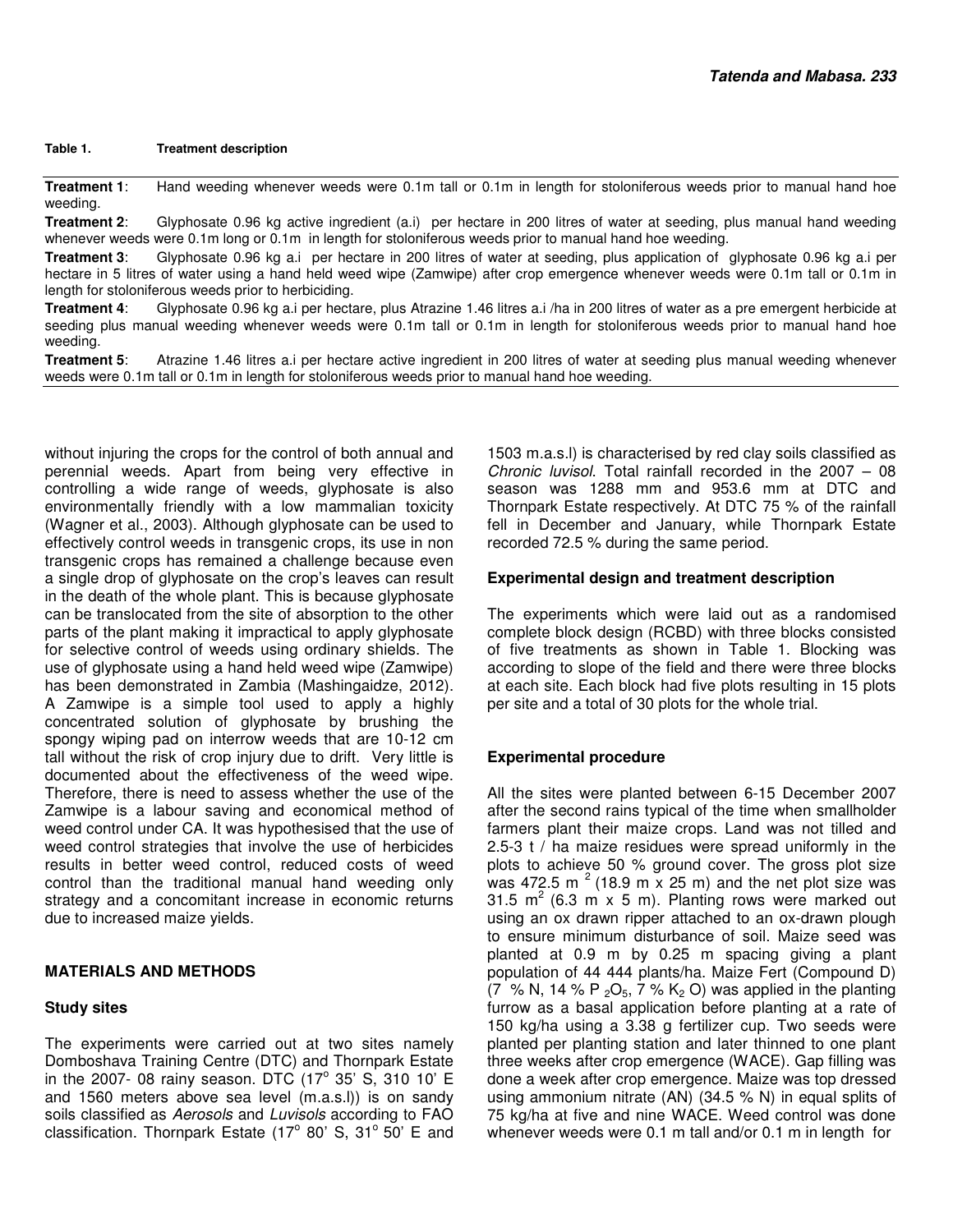weeds with a stoloniferous growth habit as is the practice of smallholder farmers in Zimbabwe.

## **Data collection**

Weed biomass measurements were taken by placing a 0.5 m x 0.5 m quadrant three times in a plot whenever weeds were 0.1 m tall or 0.1 m in length for stoloniferous weeds prior to weed control. Weeds inside the quadrant were cut at ground level and oven dried at  $80^{\circ}$  C for 48 hours and then weighed. The time taken to complete each weed control operation in the different plots was recorded in minutes and converted to labour days per hectare (Ld/ha). Each Labour Day is equivalent to eight hours. Grain and biomass yield was recorded at physiological maturity from 5 rows x 5 m net plots. Grain and biomass weight were recorded after drying in an oven at  $80^{\circ}$  C for 48 hours and grain yield was adjusted to 12.5 % moisture content using the formula below: a Parana and a

$$
adjusted \, grain \, yield = \frac{A(100 - M)}{100 - 12.5}
$$

Where, M is moisture content at weighing and A is actual measured seed weight.

## **Statistical analysis**

Weed biomass and weed density data were square root transformed  $\lceil \sqrt{x+1} \rceil$  and were analysed using Statistix 9 for windows. Mean separation was done using a least significance difference test (LSD) where Analysis of Variance (ANOVA) indicated significant treatment effect at  $P < 0.05$ .

## **Economic analysis**

Economic analysis was done using the method of (CIMMYT, 1988). The evaluation included partial budgets, dominance and marginal analysis.

## **Partial budgeting**

Partial budgeting was done using the average grain yields for each treatment, the adjusted yields and the gross field benefit. Researchers have judged that farmers using the same technologies would obtain yields 10 % lower than those obtained by the researchers (CIMMYT, 1988). Therefore grain yields were adjusted downwards by 10 % to account for yield difference due to better management of the small plots. Gross benefits for each treatment were calculated by multiplying adjusted yield by the field price of maize. Field price for maize used was US\$285.00 per tonne. Costs that vary for each weed control strategy were calculated. The total costs that vary for each weed control strategy is the sum of the individual costs that vary. In this case, the costs that vary were those associated with weed

control (i.e. cost of herbicide, cost of labour to apply herbicide and cost of labour for hand hoe weeding). The final line of the partial budget shows the net benefits which were calculated by subtracting the total costs that vary from the gross field benefits. Costs of labour to carry out weed control operations (herbiciding and hand hoe weeding) were calculated by multiplying the total labour requirements per treatment by the daily wage of US\$ 3.75.

## **Dominance and Marginal analysis**

Dominance analysis was carried out by listing the weed control strategies in order of increasing costs that vary. Any weed control strategy that had net benefits that were less than or equal to those of a weed control strategy with lower costs that vary were dominated and were thus eliminated from further consideration. The marginal rate of return was calculated for the non dominated treatments at Thornpark Estate using the formula below.

Marginal rate of return = 
$$
\frac{\text{Marginal benefit}(i, e change in net benefits)}{\text{Marginal cost}(i, e change in costs)} \times 100
$$

Marginal analysis of the partial budget examined the marginal rate of return of changing from one weed control strategy to another. The marginal rate of return indicates what farmers can expect to gain on the average in return for their investment when they decide to change from one practice (or set of practices) to another (Cimmyt, 1988).

## **RESULTS**

## **Effect of weed control strategy on weed biomass**

The effect of weed control strategy on weed biomass  $(g/m<sup>2</sup>)$  is shown in Table 2. Manually weeded plots had a significantly ( $P < 0.05$ ) higher weed biomass than other weed control strategies at third count, but weed control strategy did not cause any significant differences  $(P > 0.05)$ in weed biomass at first and second weed count.

## **Effect of weed control strategy on early, mid and late season weed pressure (Days to first, second, third and fourth weeding) at both sites.**

To achieve effective good weed control at all the sites, three post emergence weeding runs were required for the manually weeded plots and two for the herbicide treated plots (Table 3). At Domboshava, four weeding runs for the manually weeded plots were carried out. This was because a pre planting weeding was done to remove existing Cynodon dactylon weeds in these plots before planting was done. AT DTC weeds reached the threshold for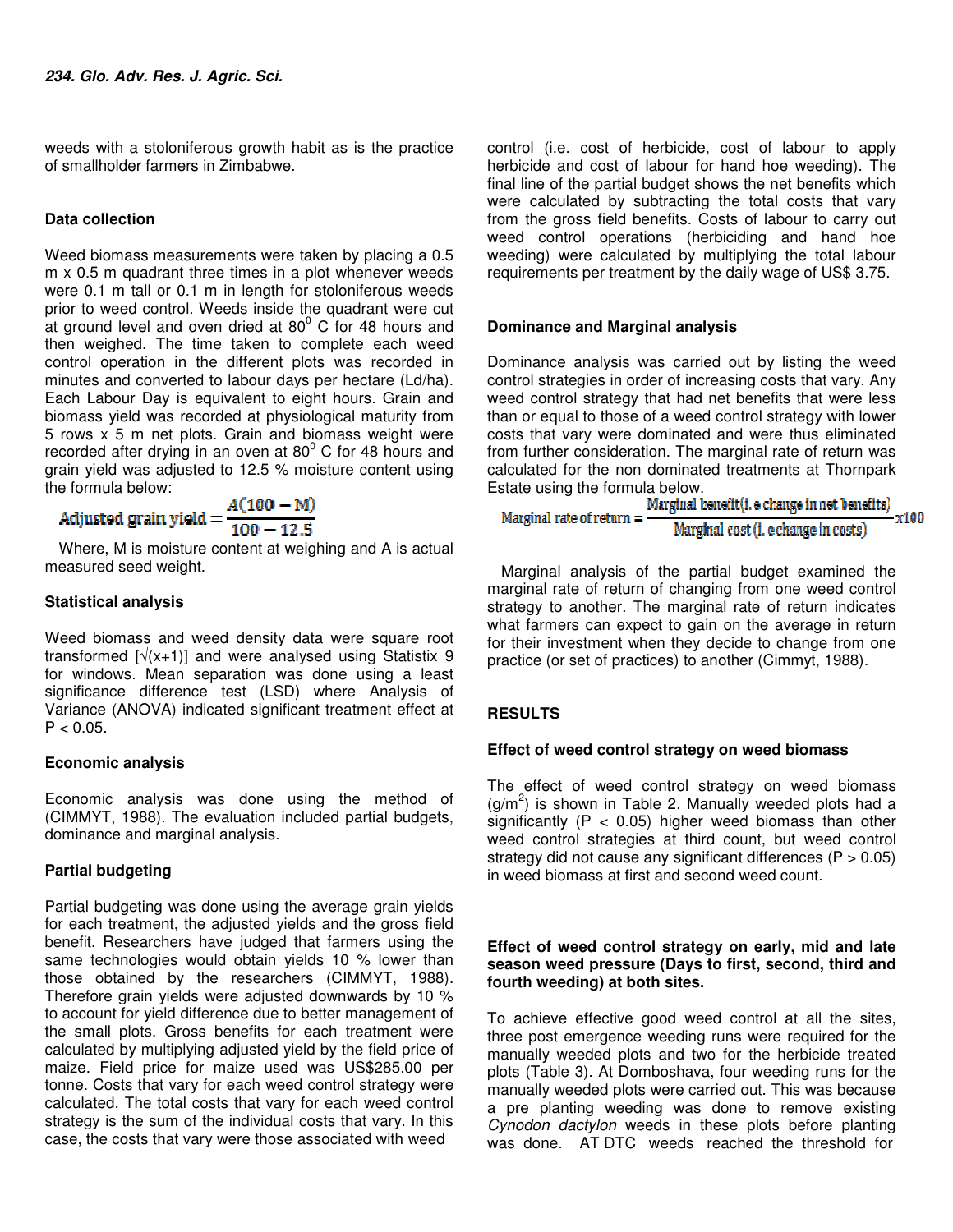| <b>Weed control Strategy</b>       | Weed Biomass (g)        |                        |      |                       |      |
|------------------------------------|-------------------------|------------------------|------|-----------------------|------|
|                                    | <b>First weed count</b> | <b>Second</b><br>count | weed | <b>Third</b><br>count | weed |
| <b>DTC</b>                         |                         |                        |      |                       |      |
| Manual weeding                     | 2.208                   | 3.710                  |      | $4.734^{a}$           |      |
| Glyphosate+Manual weeding          | 6.269                   | 3.325                  |      | 0.00 <sup>b</sup>     |      |
| Glyphosate+Zamwipe                 | 4.953                   | 7.570                  |      | 0.00 <sup>b</sup>     |      |
| Glyphosate+Atrazine+Manual weeding | 5.687                   | 3.344                  |      | 0.00 <sup>b</sup>     |      |
| Atrazine+Manual weeding            | 2.580                   | 5.618                  |      | 0.00 <sup>b</sup>     |      |
| P-value                            | 0.323                   | 0.062                  |      | 0.005                 |      |
| <b>SED</b>                         | 1.687                   | 1.402                  |      | 0.993                 |      |
| LSD <sub>0.05</sub>                | <b>NS</b>               | NS.                    |      | 2.289                 |      |
| <b>Thornpark Estate</b>            |                         |                        |      |                       |      |
| Manual weeding                     | 4.153                   | 4.769                  |      | 7.976 <sup>a</sup>    |      |
| Glyphosate+Manual weeding          | 3.677                   | 6.157                  |      | 0.00 <sup>b</sup>     |      |
| Glyphosate+ Zamwipe                | 3.092                   | 5.672                  |      | 0.00 <sup>b</sup>     |      |
| Glyphosate+Atrazine+Manual weeding | 5.798                   | 4.306                  |      | 0.00 <sup>b</sup>     |      |
| Atrazine+Manual weeding            | 3.785                   | 5.501                  |      | 0.00 <sup>b</sup>     |      |
| P-value                            | 0.346                   | 0.233                  |      | 0.00.                 |      |
| <b>SED</b>                         | 1.084                   | 0.791                  |      | 1.132                 |      |
| LSD <sub>0.05</sub>                | ΝS                      | NS.                    |      | 2.610                 |      |

 **Table 2. Effect of weed control strategy on weed biomass (g/m<sup>2</sup> ) at DTC and Thornpark Estate.** 

 **Means with different letters in the column are significantly different at P<0.05.** 

**Table 3. Effect of weed control strategy on early, mid and late season weed pressure (Days to first, second, third and fourth weeding) at both sites.** 

| <b>Site</b>      | Weed control strategy                               | Days to first<br>weeding | Days<br>to<br>second<br>weeding | Days<br>to<br>third<br>weeding | Days<br>to<br>fourth<br>weeding |
|------------------|-----------------------------------------------------|--------------------------|---------------------------------|--------------------------------|---------------------------------|
| <b>DTC</b>       | Manual weeding only                                 | 0                        | 34                              | 55                             | 92                              |
|                  | Glyphosate $+$ manual weeding                       | 35                       | 55                              | $\overline{\phantom{a}}$       |                                 |
|                  | Glyphosate + Zamwipe                                | 35                       | 92                              | $\overline{\phantom{a}}$       |                                 |
|                  | Atrazine<br>Glyphosate $+$<br>$+$<br>manual weeding | 45                       | 55                              |                                |                                 |
|                  | Atrazine +manual weeding                            | 34                       | 55                              | 92                             |                                 |
| <b>Thornpark</b> | Manual weeding only                                 | 43                       | 67                              | 108                            |                                 |
| <b>Estate</b>    | Glyphosate + manual weeding                         | 43                       | 67                              | $\overline{\phantom{a}}$       |                                 |
|                  | Glyphosate + Zamwipe                                | 46                       | 89                              | $\overline{\phantom{a}}$       |                                 |
|                  | Atrazine<br>Glyphosate $+$<br>$+$<br>manual weeding | 43                       | 67                              |                                |                                 |
|                  | Atrazine +manual weeding                            | 43                       | 67                              | $\overline{\phantom{a}}$       |                                 |

- **Indicates that no weeding (manual or chemical) run was done**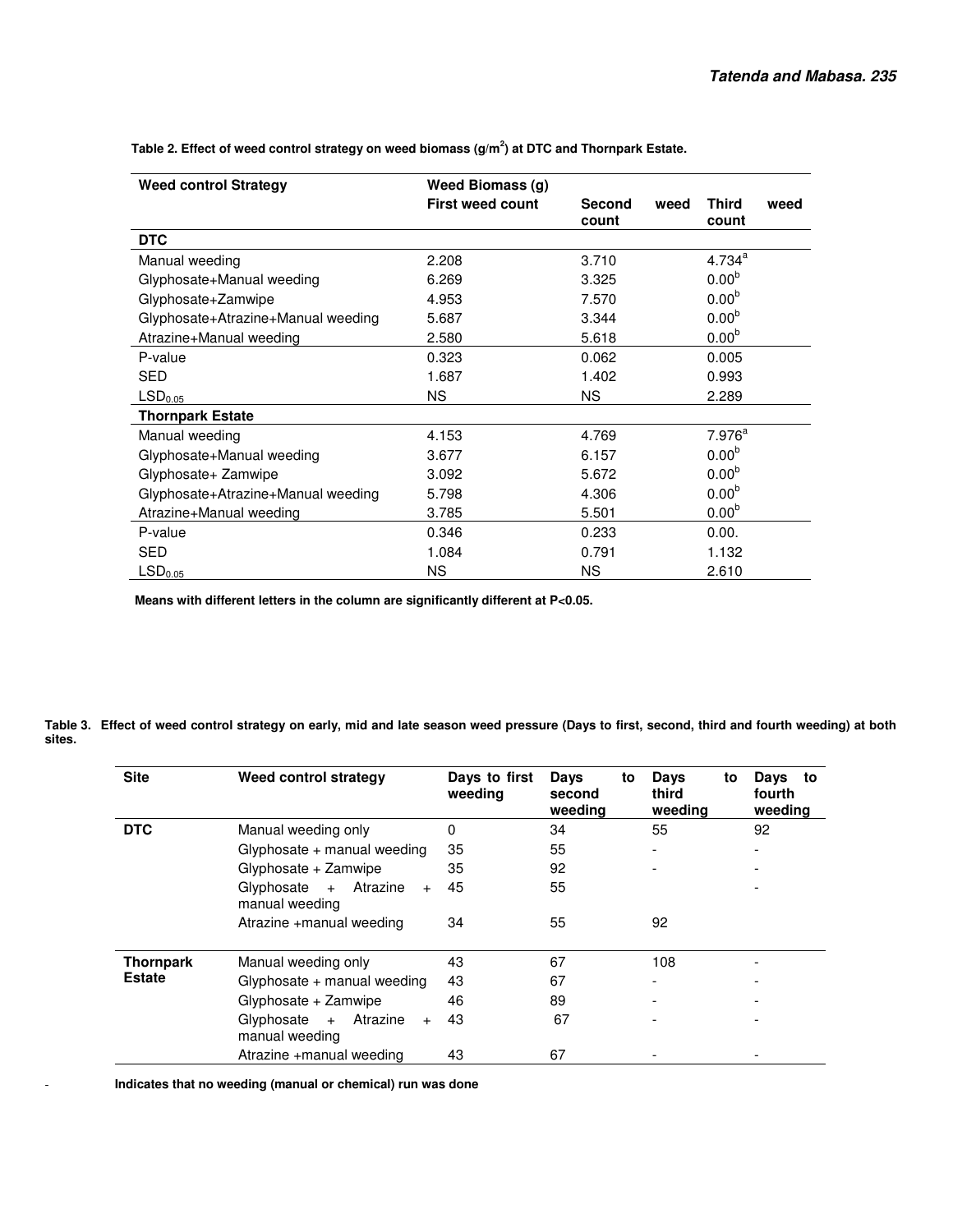**Table 3. Effect of weed control strategy on grain and biomass yield (kg/ha) at both sites** 

| Weed control strategy              | <b>DTC</b>     |                      | <b>Thornpark Estate</b> |                         |  |
|------------------------------------|----------------|----------------------|-------------------------|-------------------------|--|
|                                    | Grain<br>vield | <b>Biomass yield</b> | Grain<br>vield          | <b>Biomass</b><br>vield |  |
| Manual weeding                     | 1520.9         | $2157.3^{a}$         | 4378.7                  | 4212.0                  |  |
| Glyphosate+Manual weeding          | 1860.4         | $3125.7^a$           | 4434.3                  | 4042.3                  |  |
| Glyphosate+ Zamwipe                | 847.1          | $1146.4^{b}$         | 4150.6                  | 3439.1                  |  |
| Glyphosate+Atrazine+manual weeding | 2947.3         | $3328.5^a$           | 5002.4                  | 4246.0                  |  |
| Atrazine+manual weeding            | 2216.7         | $1933.4^a$           | 4711.9                  | 3904.4                  |  |
| P-value                            | 0.1491         | 0.0348               | 0.6846                  | 0.2394                  |  |
| <b>SED</b>                         | 732.51         | 601.42               | 609.36                  | 352.58                  |  |
| $\mathsf{LSD}_{0.05}$              | ΝS             | 1386.9               | ΝS                      | ΝS                      |  |

 **Means with different letters in the column are significantly different at P<0.05.** 

**Table 5. Effect of weed control strategy on total labour requirement (in labour days) at Domboshava Training Centre and Thornpark Estate during the 2007/08 season.** 

| Weed control strategy              | <b>DTC</b>         | <b>Thorn park Estate</b> |  |
|------------------------------------|--------------------|--------------------------|--|
|                                    | <b>Labour Days</b> | <b>Labour Days</b>       |  |
| Manual weeding only                | $124.96^a$         | $75.71^a$                |  |
| Glyphosate+manual weeding          | $83.51^{b}$        | $54.90^{b}$              |  |
| Glyphosate+Zamwipe                 | $28.86^{\circ}$    | $49.43^{b}$              |  |
| Glyphosate+atrazine+manual weeding | $40.54^{\circ}$    | $45.14^{b}$              |  |
| Atrazine+manual weeding            | $101.00^a$         | $44.07^{b}$              |  |
| P-value                            | 0.002              | 0.001                    |  |
| <b>SED</b>                         | 15.978             | 5.093                    |  |
| LSD <sub>0.05</sub>                | 36.845             | 11.744                   |  |

**Means with different letters in the column are significantly different at P<0.05 NS means Not Significant**

weeding in all plots 35 days after planting (DAP), except where glyphosate and atrazine were applied at seeding which reached the threshold 10 days later.

Although weed control was done at different times after planting, the same trend was observed at Thornpark Estate. At Thornpark Estate, all the weed control strategies had the same effect on initial weed control. More DAP to second weed control in plots where the weed wipe was used were recorded at both sites

## **Effect of weed control strategy on grain and biomass yield (kg / ha) at both sites**

The effect of weed control strategy at DTC was not significant (P  $> 0.05$ ). However, the Zamwipe strategy resulted in 44 % grain yield losses compared to the manual hand hoe weeding only strategy. The weed wipe strategy also resulted in significantly lower ( $P < 0.05$ ) biomass yield than all the other weed control strategies. The effects of weed control strategy on both biomass and grain yield were not significant ( $P > 0.05$ ) at Thornpark Estate.

## **Labour requirements for weed control**

At DTC total labour requirements for the manual hand hoe weeding only strategy and the Atrazine plus manual weeding strategy were the same but, both were significantly higher ( $P < 0.05$ ) than those for the other chemical weed control strategies where glyphosate was applied (Table 5). The Zamwipe strategy and the glyphosate plus atrazine weed control strategy had statistically similar labour requirements which were significantly lower than the other chemical weed control strategies. At Thorn Park Estate manually weeded plots had significantly higher ( $P < 0.05$ ) labour requirements than all the other chemical weeding strategies. However, no significant differences in labour requirement were observed among the chemical weed control strategies.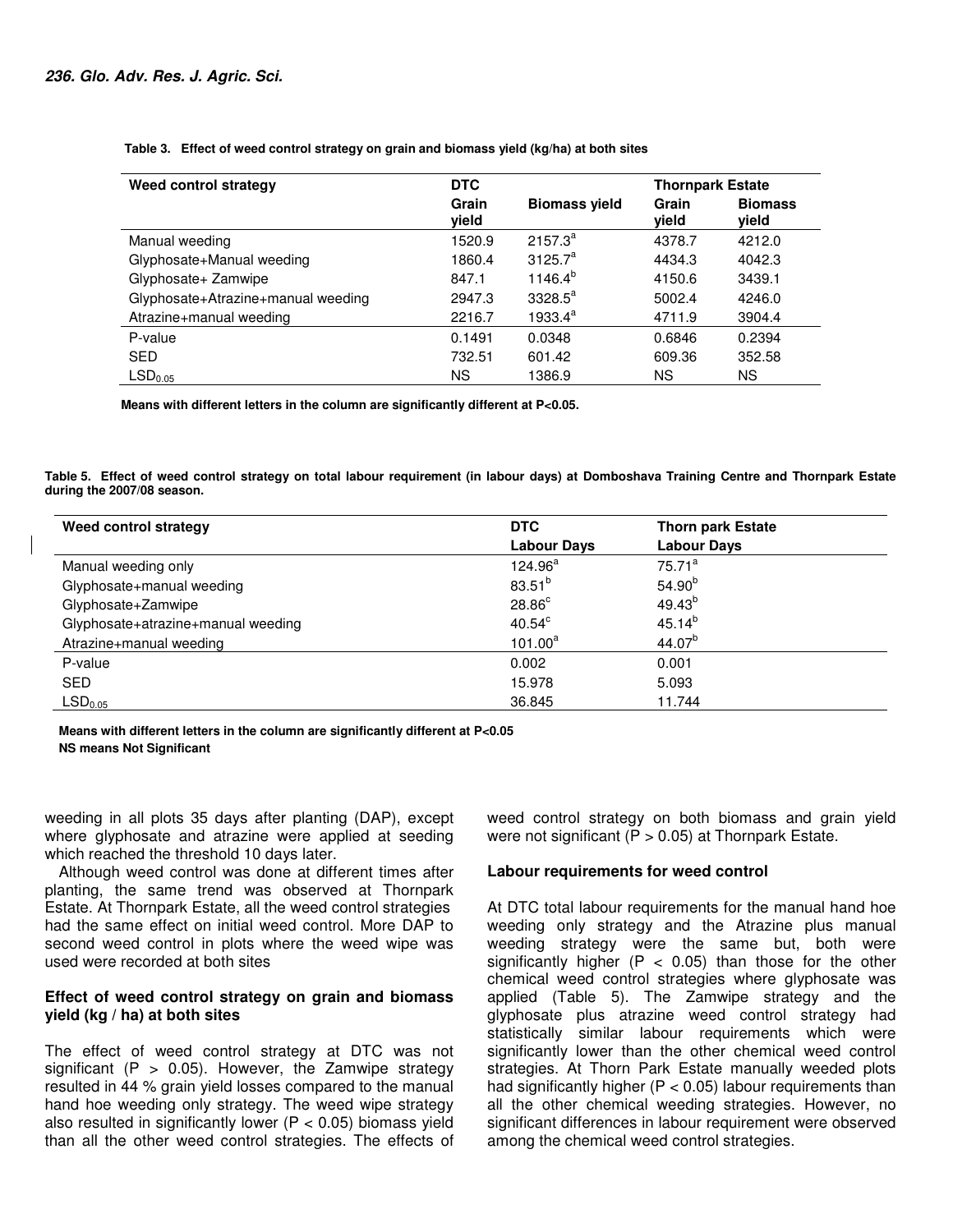#### **Table 5. Partial Budgets for Thorn Park Estate**

| Weed control strategy                      |                   |                              |                        |                         |          |
|--------------------------------------------|-------------------|------------------------------|------------------------|-------------------------|----------|
|                                            | Manual<br>weeding | Glyphosate+manual<br>weeding | Glyphosate+<br>Zamwipe | Glyphosate+<br>Atrazine | Atrazine |
| Average yield (kg/ha                       | 4.38              | 4.43                         | 4.15                   | 5.00                    | 4.71     |
| Adjusted yield (kg/ha)                     | 3.94              | 3.99                         | 3.74                   | 4.50                    | 4.24     |
| Gross field benefits (\$/ha)               | 1122.9            | 1137.15                      | 1065.90                | 1282.50                 | 1208.40  |
|                                            |                   |                              |                        |                         |          |
| Cost of herbicide (\$/ha)                  | 0.00              | 12.52                        | 110.91                 | 23.95                   | 9.56     |
| Cost labour to apply herbicide<br>(S / ha) | 0.00              | 3.75                         | 185.36                 | 3.75                    | 3.75     |
| Cost of labour to hand weed (\$)<br>/ ha)  | 283.90            | 205.88                       | 0.00                   | 169.29                  | 165.25   |
| Total costs that vary (\$/ha)              | 283.90            | 222.15                       | 296.27                 | 196.99                  | 178.56   |
| Net Benefits (\$/ha)                       | 839.00            | 915.00                       | 769.63                 | 1085.51                 | 1029.84  |

**Yield adjustment=10 %** 

**Field Price of maize per tonne =US\$ 285**

## **Table 6. Partial Budgets for Domboshava Training Centre (DTC)**

| Weed control strategy                        |                   |                               |                        |                         |          |
|----------------------------------------------|-------------------|-------------------------------|------------------------|-------------------------|----------|
|                                              | Manual<br>weeding | Glyphosate+Man<br>ual weeding | Glyphosate+<br>Zamwipe | Glyphosate+<br>Atrazine | Atrazine |
| Average yield (kg/ha)                        | 1.59              | 2.20                          | 0.91                   | 2.65                    | 1.75     |
| Adjusted yield (kg/ha)                       | 1.43              | 1.98                          | 0.82                   | 2.39                    | 1.58     |
| Gross field benefits (\$/ha)                 | 407.55            | 564.30                        | 233.70                 | 681.15                  | 450.30   |
| Cost of herbicide (\$/ha)                    | 0.00              | 12.69                         | 115.07                 | 22.12                   | 9.57     |
| Cost of labour to apply herbicide<br>(\$/ha) | 0.00              | 3.75                          | 108.23                 | 3.75                    | 3.75     |
| Cost of labour to hand weed (\$/ha)          | 468.60            | 313.163                       | 0.00                   | 152.03                  | 378.75   |
| Total costs that vary (\$/ha)                | 468.60            | 329.60                        | 223.30                 | 177.90                  | 392.07   |
| Net Benefits (\$/ha)                         | $-61.05$          | 234.70                        | 10.4                   | 503.25                  | 58.23    |

**Yield adjustment=10 %** 

**Field Price of maize per tonne =US\$ 285** 

#### **Economic analysis of weed control strategies**

The partial budget for Thorn Park Estate (Table 5) shows that the glyphosate plus atrazine, and the atrazine plus hand hoe weeding and the weed wipe strategy had costs that vary that were 30.6, 37.1 and 21.8 % lower than the traditional manual hand weeding only strategy. The lower costs that vary and higher yields in the two weeding strategies where atrazine was applied resulted in higher net benefits than the other weed control strategies. At DTC, the glyphosate plus Atrazine strategy had the lowest total costs that vary and concomitantly the highest net benefits (Table 6) due to high yields. Overally, the

glyphosate plus atrazine weed control strategy was the most profitable weed control strategy at both sites.

Further economic analysis was done to select the most economically feasible weed control strategy. Dominance analysis at DTC shows that the glyphosate plus manual hand hoe weeding, manual weeding only and the glyphosate plus weed wipe strategy had higher costs that vary but lower net benefits than the strategies where atrazine was used and were therefore dominated and excluded for marginal analysis. Atrazine plus manual weeding strategy was the most economic strategy with a marginal rate of return of 306% over glyphosate plus Atrazine strategy (Table 7, Figure 1). At Thorn Park Estate,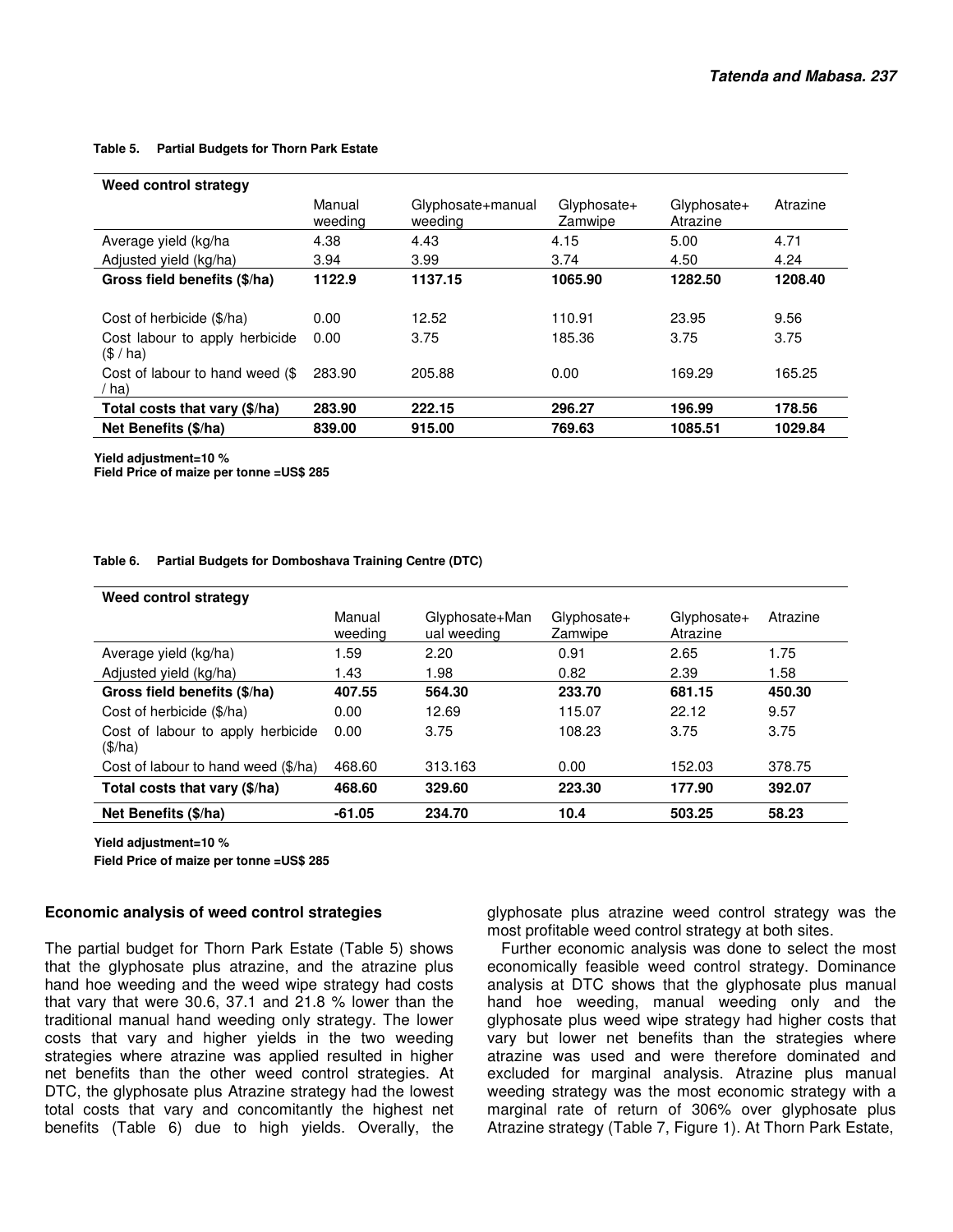#### **Table 7. Dominance and marginal analysis for Thorn Park Estate**

| Weed control strategy          | Costs that vary (\$/ha) | Net Benefits (\$/ha) | Marginal rate of<br>return $(\%)$ |
|--------------------------------|-------------------------|----------------------|-----------------------------------|
| Atrazine (T5)                  | 178.56                  | 1029.84              | 306%                              |
| Glyphosate+Atrazine (T4)       | 196.99                  | 1085.51              |                                   |
| Glyphosate+manual weeding (T2) | 222.15                  | 915.00 $D^{a}$       |                                   |
| Manual weeding only (T1)       | 283.90                  | 839.00 $D^{a'}$      |                                   |
| Glyphosate+ Zamwipe (T3)       | 296.27                  | 769.63 $D^{a/}$      |                                   |

**Thorn park Estate Farm** 

**Minimum rate of return=100%** 

**D a/ Dominated alternatives** 

all the other chemical weed control strategies were dominated except for glyphosate plus atrazine weed control strategies, as a result marginal analysis was not done because only one weed control strategy was not dominated.

## **DISCUSSION**

The most dominant weed species identified at Domboshava Training Centre (DTC) were Cynodon dactylon, Cyperus esculentus, Fimbrystitis exilis and Richardia scabra. At Thornpark Estate dorminant weeds were Galinsoga parviflora, Richardia scabra, Conyza spp and Tagetes minuta while Cynodon dactylon, Cyperus esculentus and Datura stramonium were minor weeds. Results in this study show that manual and chemical weed control strategies were equally effective in controlling weeds. The application of atrazine did not result in better weed control because the first weeding in atrazine treated plots was done at 35 DAP, the same time when all the other plots received their first weeding. Atrazine is a broadleaf pre-emergence herbicide which had no effect on Cynodon dactylon at DTC. This resulted in atrazine treated plots being manually weeded at the same time as the other plots, which resulted in the breaking of the herbicide seal. The herbicide seal is a herbicide treated layer of soil, about one to three centimeters thick which prevents the emergence of susceptible weed species. Tillage or manual weeding of a soil treated with a pre-emergent herbicide breaks the herbicide seal and reduces the efficacy of the pre-emergent herbicide. The results also show a similar effect of manual hand weeding and glyphosate in weed control. Similar results were obtained by Mashingaidze et al. (2009). This can be attributed to the fact that glyphosate has no soil activity in soils (Ross and Lembi, 1985) and has

therefore the same effect on ungerminated seeds as manual weeding.

Significantly lower biomass yields were obtained where the Zamwipe was used because its use in sandy soils (at DTC) resulted in the death of plants due to glyphosate phytotoxicity. The use of glyphosate in sandy soils has been reported to result in phytotoxic damage to crops because the herbicide remains active in such soils where it can be absorbed by the roots of crops (Wagner et al., 2003). In sandy soils with a low cation exchange capacity very few herbicide molecules will adsorb to the soil particles, leaving a lot of available free herbicide molecules for root uptake by the plants. Glyphosate is a systemic herbicide that can be translocated in the plant resulting in the death of the whole plant. The phytotoxic effects of glyphosate were not observed in clay soils of Thornpark Estate probably because the herbicide molecule were absorbed by clay particles and rendered unavailable for root uptake by the plant. However, the observation at DTC contradicts earlier reports that glyphosate has no soil activity and can be used in any soil with no effect on plants when not applied directly to the plant (Ross and Lembi, 1985).

No significant differences in grain yield were observed amongst the five weed control strategies at both sites. Similar results were obtained by Muoni (2012). This can be explained by the fact that all the weed control strategies were equally effective in controlling weeds especially during the critical period of weed control in maize (4-6 weeks). The presence of weeds during the first four to six week of maize growth results in yield reductions in maize, thereafter the presence of weeds does not have a yield reducing effect on this crop (Weil, 1981, Rupende, 1997). It therefore suggests that the benefits of herbicides can only be realized where the application of the herbicides results in increased weed control during the critical weed free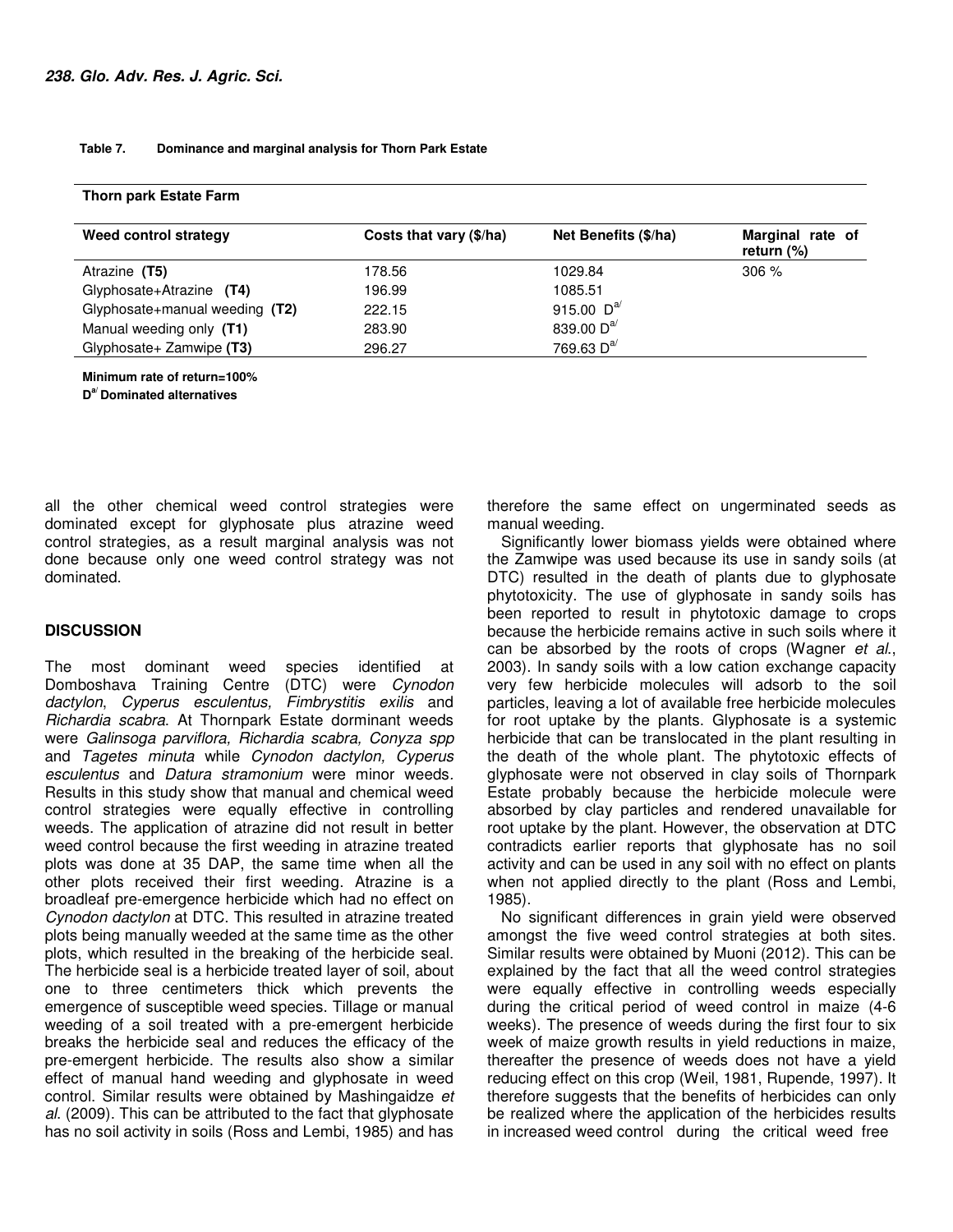period of maize. The addition of a pre emergent grass killer to the glyphosate + atrazine + manual hand weeding strategy is likely to result in increased control of a wide range of weeds thereby lengthening the time from planting to first weeding.

At all sites, the manual hand hoe weeding strategy proved to be more labour intensive compared to the other weed management strategies even where weed densities were low. Vogel (1994) obtained similar results and reported that with hoe weeding, even low weed densities require high labour inputs because traditionally most of the surface area is weeded even in the case of scattered weed growth. Although the use of the Zamwipe proved to be a labour saving weed control strategy, it was not profitable in the sandy soils of Domboshava for two reasons. Firstly, a highly concentrated herbicide solution is used when glyphosate is applied using a Zamwipe. 0.96 kg a.i of glyphosate are applied in 5 litres of water compared to 0.96 in 200 litres of water which translates to an 851 % increase in glyphosate cost per hectare when the herbicide is applied using a Zamwipe. Secondly, the death of maize plants which was observed when the Zamwipe was used in sandy soils resulted in reduced plant population which caused a reduction in biomass and grain yield. Mashingaidze et al. (2009) also obtained similar results and attributed the decline in yield where the Zamwipe was used to greater weed growth than in hoe weeded plots.

The net benefit figures in the partial budgets showed that combining atrazine (pre-plant herbicide) and glyphosate (post–plant herbicide) was the most economic weed control strategy at both sites although it was equally effective in controlling weeds when compared to other weed control strategies used in this study. These results were similar to those obtained by several researchers who reported that the use of pre emergent and post emergent herbicides resulted in higher net benefits than manual weeding (Findlay and Hutchinson, 1999; Muoni et al., 2013; Islam et al., 2000; Hussain et al., 2008). Findlay and Hutchinson (1999) in Ghana reported that the use of pre and post-emergent herbicides (glyphosate plus alachlor plus atrazine) gave a net profit of US\$713 which is US\$353 more than the traditional hand hoeing method which gave US\$360. Under the present situation of labour scarcity and soaring wages, manual weeding is not economic. Hence, chemical weed control appears to hold a great promise in providing effective, timely and economic weed suppression (Wibawa et al., 2010). Mixtures of glyphosate and atrazine supplemented by manual weeding resulted in better economic returns because the two herbicides were able to control annual broadleaved weeds that existed at seeding and later in the season through the residual effect of atrazine. Initial broad leaf weed control was achieved by atrazine which is also effective as an early post-emergent herbicide and emerged weeds were controlled by glyphosate.

Although weeding operations were less where glyphosate only was applied than in manually weeded plots, net benefits were lower at DTC. This is at least partly in accordance with results presented by other researchers, who argue that a reduction in tillage intensity does not mean an increase in yield (Sandoval-Avila et al., 1994). Instead, the advantages of these systems are to be found in other aspects such as lower production costs and conservation of resources (Tapia and Camacho, 1988). Atrazine, when applied alone, was the second best control method in terms of net benefits at both sites, but its effectiveness was lower than where it was used as a mixture with glyphosate because it is only effective against broad leaved weeds and has no effect on grasses. As a result, it did not control grasses, resulting in the need to manually weed atrazine treated plots early, an operation that resulted in early weed pressure proliferation in these plots due to the breaking of the herbicide seal during manual weeding.

At both sites the cost of manual weeding was greater than where atrazine plus glyphosate were used because manually weeded plots were weeded 4 times instead of three times. Overally the results are in agreement with findings by Jaya Suria et al. (2011) who reported that weed control efficiency cannot be considered as the only criterion to determine the suitability of a chemical weed control strategy, rather economics of weed control should also be taken into consideration while making any decision.

## **CONCLUSION**

Based on the results from this study it can be concluded that under the present circumstances chemical weed control strategies are more economical than the traditional manual hand hoe weeding strategy in the first year of CA adoption. The use of Glyphosate  $+$  Atrazine could be an economic way of managing weeds in CA systems. However, there is need to include a grass herbicide like Metolachlor or Alachlor to enhance early season grass weed control. Apart from being costly, the use of the Zamwipe in sandy soils is not recommended because it resulted in the death of maize plants and reduced plant population. This suggests that glyphosate may be mobile in sandy soils and could end up being absorbed by plant roots and translocated apoplastically from the roots to the leaves of the plant. These results suggest that glyphosate is active in sandy soils with a low cation exchange capacity (CEC) and can be absorbed by plant roots resulting in crop damage since it is a systemic herbicide that can be translocated both in the xylem or phloem. There is therefore to need to study the effect of soil texture on the soil activity of glyphosate in order to determine the minimum amount of clay that allows the use of glyphosate without causing damage to crops.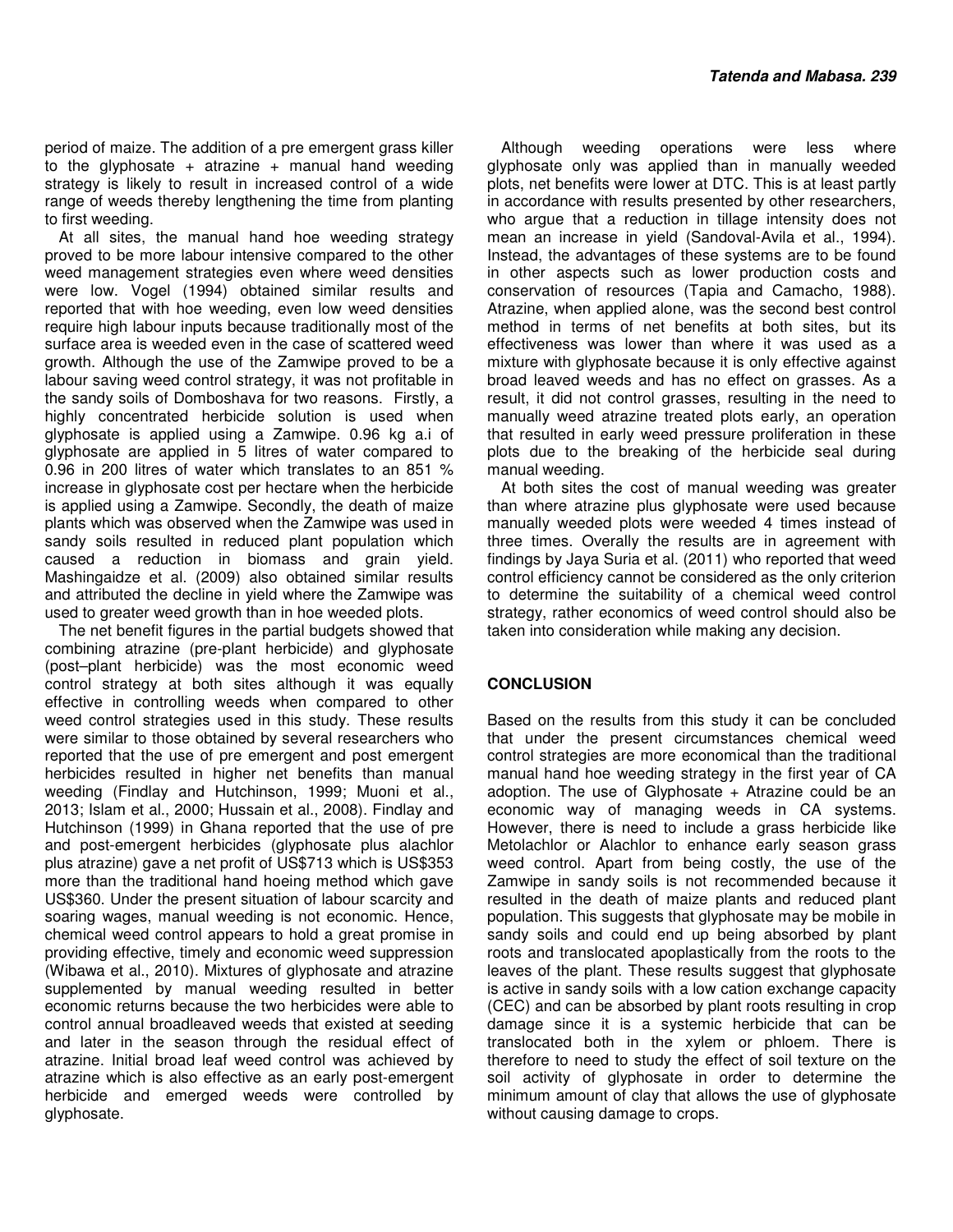#### **REFERENCES**

- Andreasen C, Streibig JC (2001). Reduced tillage and weed management in Scandinavia. In: Garcia-Torres L, Benites J, Martinez-Vilela A (Eds.), Conservation agriculture, a world challenge. XUL, Cordoba, Spain.
- Bolliger A, Magid J, Amado JJC, Neta FS, dos Santos Ribeiro M, Calegari A, Ralish R, Neergaard A (2006). Taking stock of the Brazillian zero-till revolution: a review of landmark research and farmers' practices, Advances in Agronomy., 91: 47-110.
- Chikoye D, Ellis-Jones J, Riches C, Kanyomeka L (2007). Weed management in Africa: experiences, challenges and opprortunities. In: XVI International Plant Protection congress, pp 652-653.
- Chivhinge OA (1984). The role of herbicide technology on the small scale farms of Zimbabwe. Zim. Agri. J., 81(3): 97-102.
- Chivinge OA (1990). Weed Science technological needs of the communal areas of Zimbabwe. Zambezia., 15: 179-197.
- CIMMYT (1988). Farm Agronomic Data to Farmer recommendation: An Economics training manual. Completely revised edition. Mexico. DIF.
- Derpsch R (2008). No Tillage and Conservation Agriculture: A progress report. In: Goddard T, Zoebisch M, Gan Y, Ellis E, Watson A, Sombatpanit S (Eds.), No till Farming Systems. Special Publication No.3. The World Association of Soil and Water Conservation (WASWC). Pp. 7-39.
- FAO (2007). Conservation Agriculture Website. http: //www.fao.org/ag/ca/ (verified 16/04/07).
- Findlay JBR, Hutchinson NC (1999). The Development of Conservation Tillage in African Countries: A partnership approach. Partnership for rural development in Sub-Saharan Africa. Geneva Centre for Applied Studies in International Negotiations.
- Fowler R, Rockstrom J (2001). Conservation tillage for sustainable agriculture: An agrarian revolution gathers momentum in Africa. Soil Till. Res., 61: 93–108.
- Friedrich T, Kienzle J, Kassam A (2000). Conservation Agriculture in Developing Countries: The Role of Mechanisation. Innovation for Sustainable Agriculture Mechanisation club of Bologna, Hannoner, Germany, November 8, 2009.
- Garcia-Torres L, Martinez-Vilela A, Serrano de Norena F (2001). Conservation Agriculture in Europe: current status and perspectives. In: Garcia-Torres L, Benites J, and Martinez-Vilela A (Eds.), Conservation agriculture, a world challenge. XUL, Cordoba, Spain.
- Gatsi T, Kanyungwe K, Makanganise A, Mabasa S (2001). Economics of integrated tillage and weed control practices on maize-based systems in the smallholder farming sector of Zimbabwe. Presented at Seventh Eastern and Southern Africa Regional Conference, 11-15 February 2001.
- Giller K, Witter E, Corbeels M, Tittonell P (2009). Conservation agriculture and smallholder farming in Africa: the heretic's view, Field Crops Res., 114: 23-34.
- Haggblade S, Tembo G (2003). Conservation farming in Zambia. Washington, DC, USA: International Food Policy Research Institute.
- Hussein S, Ramzan M, Akhter M, Aslam M (2008). Weed management in direct seeded rice, J. Anim. Plant. Sci., 18(2-3): 86-88.
- Islam T, Bhowic MK, Ghosh RK, Sounda G (2000). Effect of pretilachlor on weed control and yield of transplanted rice, Environ. Ecol., 19(2): 265-268.
- Jaya Suria ASM, Juraimi AS, Rahman MdM, Man AB, Selamat A (2011). Efficacy and economics of different herbicides in aerobic rice system, Afri. J. Biotec., 10(41): 8007-8022.
- Locke MA, Reddy KN, Zablotowicz RM (2002). Weed management in conservation crop production systems, Weed. Bio. Manag., 2: 123-132.
- Makanganise A, Mabasa S, Jasi I, Gatsi T (2001). Verification trials and farmer-managed demonstrations in integrated weed management under different tillage systems and fertility levels in smallholder farming areas of Zimbabwe. Presented at Seventh Eastern and Southern Africa Regional Conference, 11-15 February 2001.
- Mashingaidze N, Madakadze C, Twomlow S, Nyamangara J, Hove L (2012). Crop yield and weed growth under conservation agriculture in semi-arid Zimbabwe. Soil. Till. Res., 124: 102-110.
- Mashingaidze N, Twomlow S, Hove L (2009). Crop and weed responses to residue retention and method of weeding in first two years of a hoe-

 based minimum tillage system in semi-arid Zimbabwe. J. SAT Agric. Res., 7: 1-11.

- Mazvimazvi K, Twomlow S (2008). Conservation Farming for Agricultural Relief and Development in Zimbabwe. In: Goddard T, Zoebisch M, Gan Y, Ellis E, Watson A Sombatpanit S (Eds), No till Farming Systems. Special Publication No.3.The World Association of Soil and Water Conservation (WASWC). pp. 169-178.
- Muliokela SW, Hoogmed WB, Steven P, Dibbits H (2001). Constraints and possibilities of conservation farming in Zambia. In: Garcia Torres L, Berutes J, Martinez-Vilela A, Eds.), Conservation agriculture: A world challenge. Volume II: offered contributions, environments, farmers' experiences, innovations, socio-economic policy Medina, Spain: XUL Avda. Pages 61-65
- Munodawafa A (2012). The Effect of Rainfall Characteristics and Tillage agriculture on Sheet Erosion and Maize Grain Yield in Semiarid Conditions and Granitic Sandy Soils of Zimbabwe. Applied. Environ. Soil. Sci., 2012: 1-8.
- Muoni T, Rusinamhodzi L, Thierfelder C (2013). Weed control in conservation agriculture systems of Zimbabwe: Identifying economical best strategies. Crop. Prot., 53: 23-28.
- Nalewaja J (2001). Weeds and conservation agriculture. In: Garcia-Torres L, Benites J, Martinez-Vilela A (Eds), Conservation agriculture, a world challenge. XUL, Cordoba, Spain.
- Nyagumbo I (2008). A Review of Experiences and Developments towards Conservation Agriculture and Related Systems in Zimbabwe. In: Goddard T, Zoebisch M, Gan Y, Ellis E, Watson A, Sombatpanit S (Eds.), No till Farming Systems. Special Publication No.3. The World Association of Soil and Water Conservation (WASWC). pp. 345-372.
- Pellerin KJ, Webster EP (2004). Imazethapyr at different rates and times in drill and water seeded imidazolinone-tolerant rice. Weed Tech., 18: 223-227.
- Penescu A, Alegu IN, Budoi G, Dobrescu N, Chira I, Popescu A (2001). Cultivation and on the row herbicide application-a chain of the intergrated weed management. In: Garcia-Torres L, Benites J, Martinez-Vilela A (Eds.), Conservation agriculture, a world challenge. XUL, Cordoba, Spain.
- Reicosky DC (2008). Carbon Sequestration and Environmental Benefits from No-Till Systems. In: Goddard T, Zoebisch M, Gan Y, Ellis E, Watson A, Sombatpanit S (Eds.), No till Farming Systems. Special Publication No.3. The World Association of Soil and Water Conservation (WASWC). pp. 43-58.
- Ross MA, Lembi CA (1985). Applied Weed Science. Burgess Publishing Company, Minneapolis, Minnesota,United States of America.
- Runzika M, Rugare JT, Mabasa S (2013). Screening Green Manure Cover Crops for their Allelopathic effects on some important weeds found in Zimbabwe. Asian J. Agric. Rural Dev., 3(8): 554-565.
- Rupende E (1997). Weed Management Studies in Maize (Zea mays L.) for the resettlement small-holder farming sector. Mphil Thesis, Univesrity of Zimbabwe.
- Rusinamhodzi L, Corbeels M, van Wilk MT, Rufino MC, Nyamangara J, Giller KE (2011). A meta-analysis of long-term effects of conservation on maize grain yield under rain-fed conditions. Agron. Sustain. Dev.
- Sandoval-Avila DM, Michaels TE, Murphy SD, Swanton CJ (1994). Effect of tillage practices and planting patterns on performance of white bean (Phaseolus vulgaris L.) in Ontario. Can. J. Plant Sci. 74: 801–805
- Tapia H, Camacho A (1988). Integrated common bean production management based on no tillage agriculture. Gesellschaft fur Technische Ausammenarbeit, Managua, Nicaragua
- Thierfelder C, Cheesman S, Rusinamhodzi L (2012). Benefits and challenges of crop rotations in maize-based conservation agriculture (CA) cropping systems of Southern Africa. Inter. J. Agric. Sustain., 1: 1-17.
- Thierfelder C, Wall P (2008). Manual and Animal Traction Seeding Systems in Conservation Agriculture. Technical Bulletin. CIMMYT Zimbabwe.
- Trenberth KE (2011). Changes in precipitation with climate change, Clim. Res., 47: 123-138.
- Vogel, H. (1994). Weeds in single crop conservation farming in Zimbabwe. Soil. Till. Res., 31: 169-185.